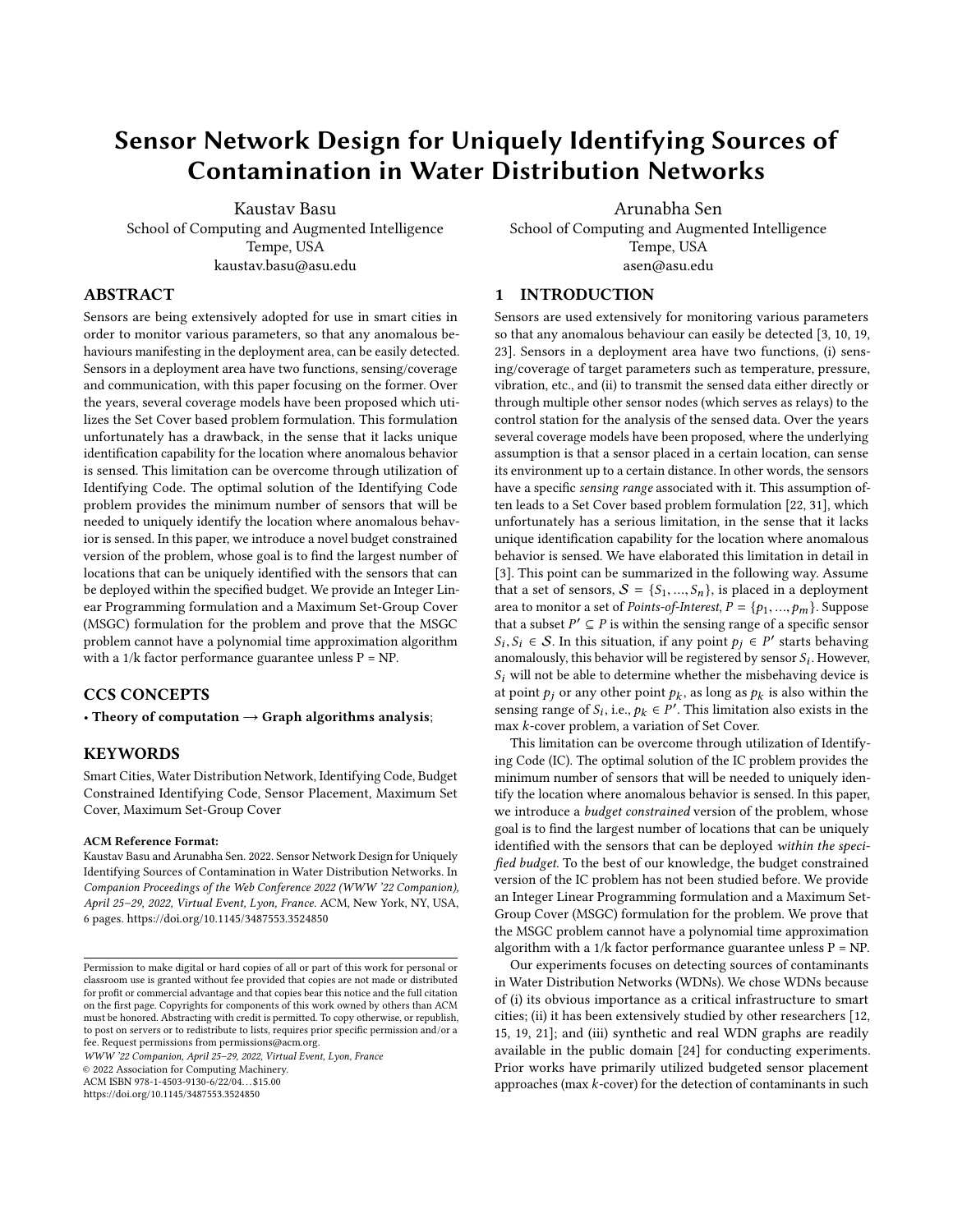networks [\[19\]](#page-5-3). In this paper, we take this one step further and propose an approach which can not only detect contaminants but also identify its sources, utilizing the concept of ICs.

## 2 RELATED WORK

The coverage aspect of sensor networks alone has been studied extensively [\[11,](#page-5-11) [31\]](#page-5-6). The survey on Coverage Problems in Sensor Networks [\[31\]](#page-5-6), references close to 200 papers. Thus, a multitude of sensor coverage models, such as (i) Boolean Sector Coverage Model, (ii) Boolean Disc Coverage Model, (iii) Attenuated Disc Coverage Model, (iv) Truncated Attenuated Disc Models, (v) Estimation Coverage Models, etc. have been studied by various research groups [\[31\]](#page-5-6). A more recent survey [\[30\]](#page-5-12) lists additional studies on the topic. Cardei and Wu in [\[11\]](#page-5-11), classified coverage problems into three broad classes, (i) Point Coverage, (ii) Area Coverage, and (iii) Barrier Coverage. While in the area coverage problem, an entire area (in two or three dimensional space) has to be sensed (monitored), in the point coverage problem, only a specified set of points (points of interest) in 2D or 3D space, has to be monitored. Oftentimes, there are restrictions on the locations (in 2D/3D space), where the sensors can be deployed (cost, terrain, natural elements, etc.), thereby reducing the number of available placement locations.

Sensor coverage problems have a deployment area, where the Points of Interest (PoI) are located and the sensors have to be deployed. A deployment area can be thought of as an (infinite) set of points in a two or three dimensional space. If  $R$ ,  $P$  and  $Q$  denote the (infinite) set of points in the deployment area, PoIs in the deployment area and potential locations for sensor placement respectively, then four different case scenarios can be considered, (i)  $R = P = Q$ , (ii)  $R = P$  and  $Q \subset R$ , (iii)  $P = Q$  and  $P, Q \subset R$ , and (iv)  $P \neq Q$ and  $P, Q \subset R$ . The cases 1 and 2 are considered as *Area Coverage* problem whereas cases 3 and 4 are considered as Point Coverage problem (according to [\[11\]](#page-5-11)), which is the focus of this paper.

The most frequent studied problem in this context is the Sensor Placement Optimization, whose goal is to find the smallest set of locations to deploy sensors, so that all the points of interest can be monitored. If a Boolean disc coverage model [\[31\]](#page-5-6) is used for sensor coverage, the Sensor Placement Optimization problem can be formulated as a Set Cover problem [\[18\]](#page-5-13) and a number of studies using this model are available in the literature [\[11,](#page-5-11) [31\]](#page-5-6). Sensor placement for the detection of anomalies in smart cities has been previously studied in [\[14,](#page-5-14) [26\]](#page-5-15), where the latter work describes technologies utilized in sensing locations of interest in smart cities (with a case study on a water distribution network). However, as pointed out in Section [1,](#page-0-0) the Set Cover based approach has a serious limitation which can be overcome by utilizing Identifying Code.

Identifying Codes (IC) was introduced by Karpovsky et al. in [\[16\]](#page-5-16) and other researchers have followed up by studying it both from a theoretical and applicative perspective [\[13,](#page-5-17) [27\]](#page-5-18). Laifenfeld et al. studied joint monitoring and routing in wireless sensor networks with IC in [\[20\]](#page-5-19). Ray et al. studied location detection problem in emergency sensor networks, using IC [\[27\]](#page-5-18) and presented an algorithm for generating irreducible IC in polynomial time. Note that irreducible IC is only a minimal IC and may not be the minimum (or optimal) IC. Basu et al. presented Integer Linear Programs for the computation of the minimum IC set in [\[4–](#page-5-20)[6,](#page-5-21) [8,](#page-5-22) [9,](#page-5-23) [28\]](#page-5-24) for problems

arising from multiple domains, varying from drug/terrorist network monitoring to monitoring critical infrastructures. Sengupta et al. utilized Moving Target Defense and IC to present an approach which prevented cyber attacks on sensors placed in critical infrastructures in [\[29\]](#page-5-25). The problem of identifying misinformation spreaders in social networks was studied in [\[2,](#page-5-26) [7\]](#page-5-27). Padhee et al. utilized ICs for identifying vulnerable assets in critical power systems in [\[25\]](#page-5-28).

While the goal of all these studies was to find the minimum number of sensors to monitor all PoIs, we consider a budget constrained version, where the number of sensors that can be deployed is limited by a pre-approved budget. Our aim is to maximize the number of PoIs that can be monitored with the limited number of sensors that can be procured and deployed. Moreover, we show how our approach can help with the monitoring of Smart Cities, as technologies continue to develop for the same [\[1\]](#page-5-29).

## 3 OVERVIEW OF IDENTIFYING CODES

Identifying Code in its simplest form is defined as follows:

Definition 3.1. A vertex set V' of an undirected graph  $G = (V, E)$ <br>defined as the Identifying Code Set (ICS) for the vertex set V is defined as the Identifying Code Set (ICS) for the vertex set  $V$ , if for all  $v \in V$ ,  $N^+[v] \cap V'$  is unique where,  $N^+[v] = v \cup N(v)$ <br>and  $N(x)$  represents the set of nodes adjacent to z in  $G - (V, F)$ and  $N(v)$  represents the set of nodes adjacent to v in  $G = (V, E)$ . The Minimum Identifying Code Set (MICS) problem is to find the Identifying Code Set of smallest cardinality.

<span id="page-1-0"></span>

Figure 1: Graph with Identifying Code Set  $\{v_1, v_2, v_3, v_4\}$ 

<span id="page-1-1"></span>Table 1:  $N^+[v] \cap V'$  results for all  $v \in V$  for the graph in Fig.<br>1 [1](#page-1-0)

| $N^+[v_1] \cap V' = \{v_1\}$      | $N^+[v_2] \cap V' = \{v_2\}$         |
|-----------------------------------|--------------------------------------|
| $N^+[v_3] \cap V' = \{v_3\}$      | $N^+[v_4] \cap V' = \{v_4\}$         |
| $N^+[v_5] \cap V' = \{v_1,v_2\}$  | $N^+[v_6] \cap V' = \{v_1,v_3\}$     |
| $N^+[v_7] \cap V' = \{v_1, v_4\}$ | $N^+[v_8] \cap V' = \{v_2,v_3\}$     |
| $N^+[v_9] \cap V' = \{v_2, v_4\}$ | $N^+[v_{10}] \cap V' = \{v_3, v_4\}$ |
|                                   |                                      |

The vertices of the set  $V'$  may be viewed as *alphabets* of the code, and the string made up by the concatenation of the alphabets of the node v. For instance, consider the graph  $G = (V, E)$  shown in<br>Fig. 1. In this graph  $V' = \{3\}$ ,  $\{3\}$ ,  $\{3\}$ ,  $\{3\}$ ,  $\{1\}$  is an ICS, as it can be seen  $\begin{bmatrix} \n\text{[v]} \cap V', \text{ may be viewed as the unique "code" (or signature) for } \text{e node } v. \n\end{bmatrix}$  For instance consider the graph  $G - (V, F)$  shown in Fig. [1.](#page-1-0) In this graph  $V' = \{v_1, v_2, v_3, v_4\}$  is an ICS, as it can be seen<br>from Table 1 that  $N^+ [v_1] \cap V'$  is unique for all  $v \in V$ . From the table from Table [1](#page-1-1) that  $N^+[v] \cap V'$  is unique for all  $v \in V$ . From the table, it can be seen that the code for node  $v_1$  is  $v_2$ , the code for  $v_1$  is  $v_2$ ,  $v_2$ it can be seen that the code for node  $v_1$  is  $v_1$ , the code for  $v_5$  is  $v_1, v_2$ , the code for  $v_{10}$  is  $v_3, v_4$ , etc. The necessary and sufficient condition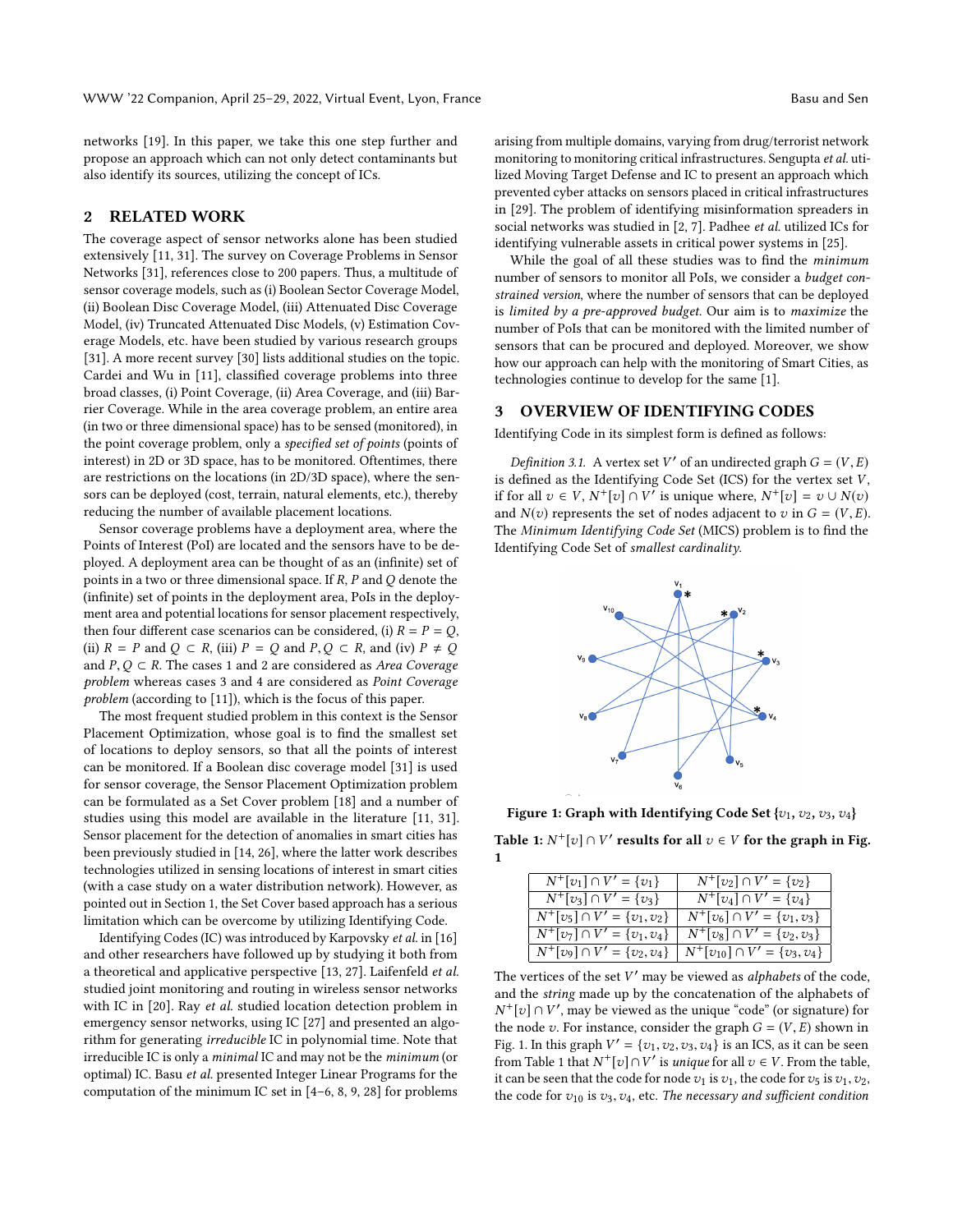for a graph to have an Identifying Code is that  $G = (V, E)$  be "twin"free. Two nodes  $u, v \in V$  are said to be "twins" if  $N^+[v] = N^+[u]$ .<br>The definition of the MICS problem for a directed graph is similar. The definition of the MICS problem for a directed graph is similar to that of the undirected graph and is defined as follows:

Definition 3.2. A vertex set  $V'$  of a directed graph  $G = (V, E)$  is<br>and as the Identifying Code Set (ICS) for the vertex set V, if for defined as the Identifying Code Set (ICS) for the vertex set  $V$ , if for all  $v \in V$ ,  $N^{out}[v] \cap V'$  is unique where,  $N^{out}[v] = v \cup N^{out}(v)$ <br>and  $N^{out}(v)$  represents the set of out-peighbors of  $v$  in  $G - (V, F)$ and  $N^{out}(v)$  represents the set of out-neighbors of v in  $G = (V, E)$ .<br>As before the Minimum Identifying Code Set (MICS) problem is to As before, the Minimum Identifying Code Set (MICS) problem is to find the Identifying Code Set of smallest cardinality.

#### From Points on the Plane to Graphs:

In Section [1,](#page-0-0) we described the sensor placement problem in terms of two sets of points in a plane, whereas the MICS problem is described in terms of a graph. From the set of points  $S$  and P we can construct a graph using the following construction rules: (i) For each point  $S_i \in S$  and each point  $p_i \in P$ , we create node in the graph. Thus the node set V in the  $G = (V, E)$ , is  $V_S \cup V_P$ . If a point  $p_i \in P$  is within the sensing range of a sensor  $S_j$ , then there is an edge in the graph connecting the nodes  $z_k$ , and  $z_k$ , where  $z_k$ , and  $z_k$ , are the graph connecting the nodes  $v_{p_i}$  and  $v_{S_j}$ , where  $v_{p_i}$  and  $v_{S_j}$  are the nodes corresponding to the points  $\rho_i$  and  $S_j$  respectively. nodes corresponding to the points  $p_i$  and  $S_i$  respectively.

Budget Constrained Identifying Code Set (BCICS) Problem: Given a graph  $G = (V, E)$  and an integer B, a subset  $V' \subseteq V$  of cardinality at most B is called the Budget Constrained Identifying cardinality at most B is called the Budget Constrained Identifying Code Set of  $G = (V, E)$ , if it maximizes  $|V''|$ , where  $V'' \subseteq V$  and for no two nodes zu zu such that  $z_1 \in V''$  and  $z_1 \in V$ ,  $N^+(z_1) \cap V' +$ no two nodes  $v_i, v_j$ , such that  $v_i \in V''$  and  $v_j \in V, N^+(v_i) \cap V' \neq N^+(v_i) \cap V''$  $^{+}(v_j) \cap V'.$ 

It may be recalled that the main objective of this study is to deploy the sensors that can be procured within the specified budget, as judiciously as possible, so as to maximize the number of locations (points of interest) that can have unique fault identification signature. Moreover, in this study we focus our attention only to the scenario where abnormality (or failure) is restricted to only one point. In this paper, we do not consider multiple simultaneous failure.

### 4 SOLUTIONS FOR BCICS PROBLEMS

In this section, we first show that BCICS can be set up as a generalization of the well studied Maximum Set Cover (MSC) problem [\[17\]](#page-5-30), referred in this paper as Maximum Set-Group Cover (MSGC) problem. Next, we present an optimal solution to the BCICS problem.

## 4.1 Maximum Set-Group Cover Formulation of BCICS Problem

For convenience, we first state the MSC and then the MSGC problems. Then, we explain with the help of an example how the generalization of MSC to MSGC can be used to solve the BCICS problem.

*Definition 4.1.* Set Cover (SC) Problem: Given a set  $A = \{a_1, ..., a_n\}$ and  $\mathcal{A}' = \{A'_1, ..., A'_m\}$   $(A'_i \subseteq A, 1 \le i \le m)$ , find the smallest subset  $\mathcal{A}'' \subseteq \mathcal{A}'$  such that all the elements in the set A is covered i.e. set  $A'' \subseteq A'$  such that all the elements in the set A is covered, i,e., every element of A belong to at least one member of  $\mathcal{H}^{\prime\prime}$ .

Definition 4.2. Maximum Set Cover (MSC) Problem: Given a set  $A = \{a_1, ..., a_n\}$  and subsets  $\mathcal{A}' = \{A'_1, ..., A'_m\}$   $(A'_i \subseteq A, 1 \le i \le m)$  and an integer R find the largest subset  $A'' \subset A$  that can be m) and an integer B, find the largest subset  $A''' = A + B = A + C = A + C$ <br>covered by using a subset  $A''' \subseteq A'$  where  $|A'''| \leq B$ covered by using a subset  $\mathcal{H}'' \subseteq \mathcal{H}'$ , where  $|\mathcal{H}'''| \leq B$ .

Definition 4.3. Maximum Set-Group Cover (MSGC) Problem: Given a set  $A = \{a_1, ..., a_n\}$  and subsets  $\mathcal{A}' = \{A'_1, ..., A'_m\}$   $\{A'_i \subseteq A \mid 1 \le i \le m\}$  and  $G = \{G_i, ..., G_k\}$   $\{G_i \subseteq A \mid 1 \le i \le n\}$  and an A,  $1 \le i \le m$ ) and  $G = \{G_1, ..., G_p\}$   $(G_i \subseteq A, 1 \le i \le p)$  and an integer R find the subset  $A'' \subseteq A'$  with  $|A''| = R$  that maximizes integer B, find the subset  $A'' \subseteq A'$  with  $|A''| = B$  that maximizes<br>the number of groups completely "covered" by  $A''$  i.e., it finds the the number of *groups* completely "covered" by  $A''$ , i.e., it finds the largest cardinality subset  $G' \subseteq G$  that satisfies the condition that largest cardinality subset  $G' \subseteq G$  that satisfies the condition that  $\forall G \in G' \cup \{d, d, e\}$  $\forall G_j \in G', \cup_{A'_i \in A''} A'_i \cap G_j = G_j.$ 

We elaborate the formulation of the BCICS problem as a MSGC problem with the help of the example shown in Fig. [1.](#page-1-0) We introduce a few definitions before the explanation.

Definition 4.4. Closed Neighborhood of  $v_i = CN(v_i) = N^+(v_i)$ ,<br>sere  $N^+(v_i) = N(v_i) \cup \{x_i\}$  and  $N(v_i)$  is the set of nodes adjacent. where  $N^+(v_i) = N(v_i) \cup \{v\}$ , and  $N(v_i)$  is the set of nodes adjacent to  $v_i$ . to  $v_i$ .

Definition 4.5. Distinguishing Set for  $v_i$  and  $v_j = DS(v_i, v_j) = I(x_i) \bigoplus CN(x_i)$  where  $\bigoplus$  denotes Exclusive-OP operation. At  $CN(v_i) \bigoplus CN(v_j)$ , where  $\bigoplus$  denotes *Exclusive-OR* operation. At least one element of the set must be selected to distinguish between least one element of the set must be selected to distinguish between the nodes  $v_i$  and  $v_j$ .

Definition 4.6. Isolation Set for  $v_i = IS(v_i) = \bigcup_{j=1}^n \{v_{ij} : v_{ij} \in$ <br> $S(v_i, v_j) \}$ ,  $j \neq i$ . This is the set of sets, such that if all nodes in a  $DS(v_i, v_j)$ ,  $j \neq i$ . This is the set of sets, such that if all nodes in a set is selected it will distinguish (isolate/uniquely identify)  $v_i$  from set is selected, it will distinguish (isolate/uniquely identify)  $v_i$  from all other nodes of the graph.

Definition 4.7. Presence Set for  $v_i$ ,  $PS(v_i) = \{CN(v_j) : v_i \in$ <br> $U^{(v)}(V) \cup (DS(v_i, v_i), v_i \in DS(v_i, v_i)) \}$ CN(vj)}∪{DS(vj, v<sub>k</sub>) : v<sub>i</sub> ∈ DS(vj, v<sub>k</sub>)},  $\forall v_i, v_j, v_k, 1 \le v_i, v_j, v_k \le$ n<br>
n PS(v<sub>i</sub>) is the set of all CN(vi)s and DS(v<sub>i</sub>, vi)s where v<sub>ij</sub> is  $v_i = (v_j, v_k)$ ,  $v_i = (v_j, v_k)$ ,  $v_i = (v_j, v_k)$ ,  $v_i, v_j, v_k = (v_i, v_j)$ ,  $v_k$ ,  $v_k = (v_i, v_j)$ ,  $v_k$  is negative present present.

The number of nodes in the graph in Fig. [1](#page-1-0) is 10, i.e.,  $n = 10$ . Accordingly, there will be 10  $CN(v_i)$  sets and corresponding to each  $v_i$ , there will be 9  $DS(v_i, v_j)$  sets,  $(\forall v_i, v_j \neq v_i)$ . Hence, there will be 100 sets altogether. However, it may be noted that these 100 will be 100 sets altogether. However, it may be noted that these 100 sets will not be distinct, as  $DS(v_i, v_j) = DS(v_j, v_i)$ . Thus, the total<br>number of distinct  $DS(v_i, v_j)$  exterior this argumple will be  $\Sigma^{n-1}$ : number of distinct  $DS(v_i, v_j)$  sets in this example will be  $\sum_{i=1}^{n-1} i = 45$  (se  $n = 10$ ). These 10  $CN(x)$  and 45  $DS(v_i, v_j)$  sets are shown number of distinct  $DS(v_i, v_j)$  sets in this example will be  $\sum_{i=1}^n i = 45$  (as  $n = 10$ ). These 10  $CN(v_i)$  and 45  $DS(v_i, v_j)$  sets are shown in Table 2, and are marked as  $a_i$ , through  $a_i$ , The Presence Sets for in Table [2,](#page-3-0) and are marked as  $a_1$  through  $a_{55}$ . The Presence Sets for nodes 1 through 10 for the example graph, are shown in Table [3.](#page-3-1) The Isolation Sets for nodes 1 through 10 for the example graph, are shown in Table [4.](#page-3-2)

The BCICS problems can be viewed as an MSGC problem in the following way. We say  $PS(v_i)$  "hits"  $CN(v_j)$  if  $PS(v_i) \cap CN(v_j) \neq \emptyset$ . Similarly,  $PS(v_i)$  "hits"  $DS(v_j, v_k)$  if  $PS(v_i) \cap DS(v_j, v_k) \neq \emptyset$ . With clight misuse of the language we use the term "cover" instead of slight misuse of the language, we use the term "cover" instead of "hit", i.e., we will say  $PS(v_i)$  "covers"  $CN(v_i)$  if  $PS(v_i) \cap CN(v_i) \neq \emptyset$ and "covers"  $DS(v_j, v_k)$  if  $PS(v_i) \cap DS(v_j, v_k) \neq \emptyset$ . In Table [2,](#page-3-0) the  $CN(v_j)$  and  $DS(v_j, v_k)$  sets are numbered from  $a_1$  through  $a_{10}$  and  $a_{11}$  through  $a_{12}$  respectively  $(A - \{a_1, a_2, a_3\})$ . Each  $PS(v_1)$  is a  $a_{11}$  through  $a_{55}$  respectively  $(A = \{a_1, \ldots, a_{55}\})$ . Each  $PS(v_i)$  is a subset of the set A and is denoted as  $A'(v_i)$  in Table 3. We define subset of the set A, and is denoted as  $A'(v_i)$  in Table [3.](#page-3-1) We define<br>the set  $A' = \frac{A'}{A}$ ,  $A' \sim \frac{A'}{A}$ . From Tables 2 and 3, it can be seen that the set  $A' = \{A'_1, \ldots, A'_{10}\}\$ . From Tables [2](#page-3-0) and [3,](#page-3-1) it can be seen that  $A'(1) = PS(1)$  covers  $a_i = CN(1)$   $a_i = CN(9)$   $a_{0i} = DS(4, 7)$  and  $\mathcal{L}'(1) = PS(1)$  covers  $a_1 = CN(1), a_5 = CN(9), a_{37} = DS(4, 7)$  and<br>5 other  $CN(x_1)$  or  $DS(x_1, x_1)$  sets shown in the first row of Table 3 25 other  $CN(v_i)$  or  $DS(v_j, v_k)$  sets shown in the first row of Table [3.](#page-3-1)<br>The set G is defined as the  $IS(v_i)$  1  $\le i \le 10$  i.e.  $G = IG$ . Gial. The set G is defined as the  $IS(v_i)$ ,  $1 \le i \le 10$ , i.e.,  $G = \{G_1, \ldots, G_{10}\}$ .<br>Hence the BCICS problem can be formulated as a MSGC problem Hence, the BCICS problem can be formulated as a MSGC problem.

It may be noted that the MSC problem is a generalization of the SC problem and the MSGC problem is a generalization of the MSC problem. As SC is a well known NP-complete problem [\[18\]](#page-5-13),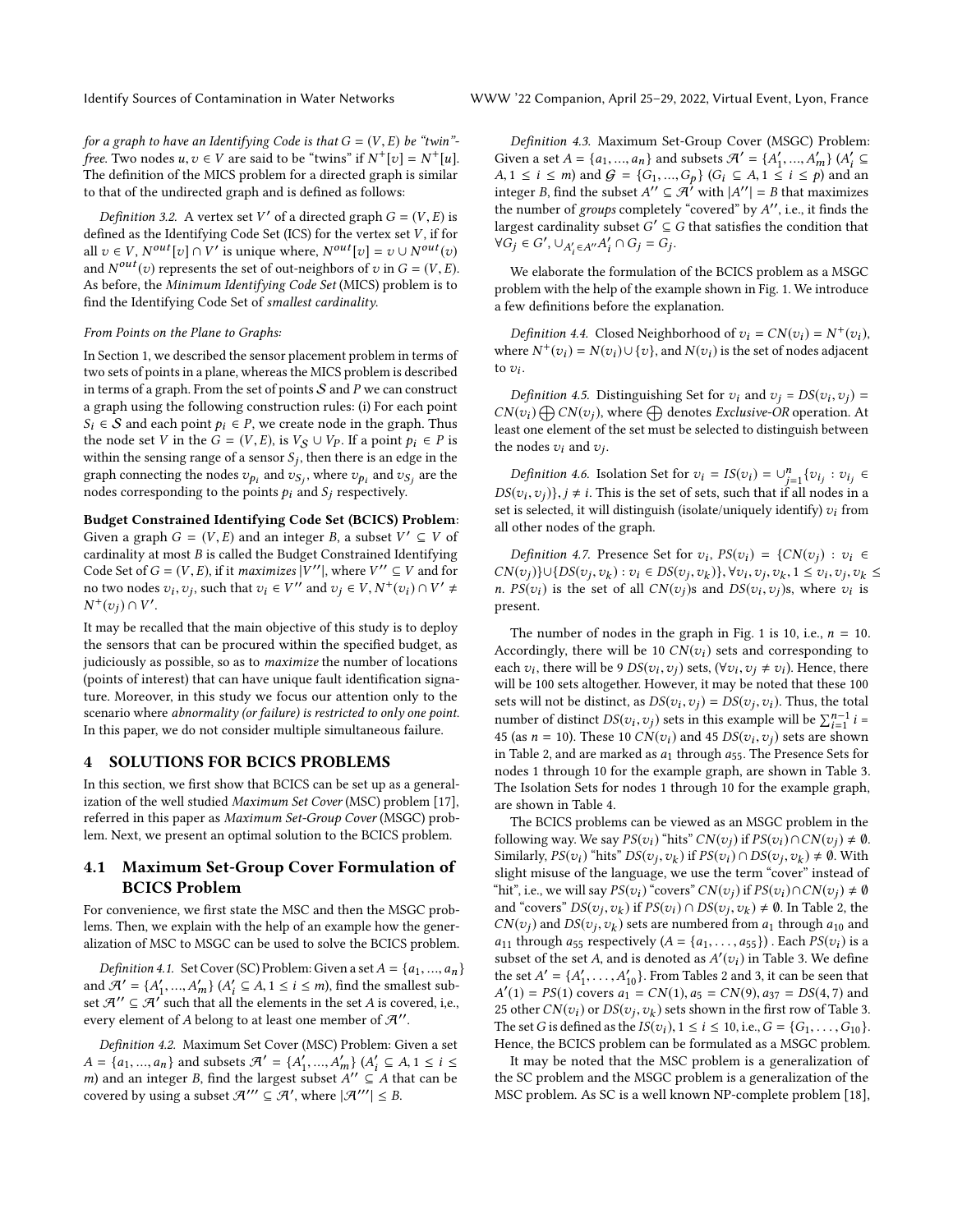WWW '22 Companion, April 25–29, 2022, Virtual Event, Lyon, France Same Basu and Sen Basu and Sen

<span id="page-3-0"></span>

| <b>Table 2:</b> $CN(v_i)$ and $DS(v_i, v_j)$ <b>Table for all</b> $i, j, 1 \le i, j \le n; A = \{a_1, , a_{55}\}$ |                                                |                                                 |                                                |  |  |  |
|-------------------------------------------------------------------------------------------------------------------|------------------------------------------------|-------------------------------------------------|------------------------------------------------|--|--|--|
| $a_1 = CN(1) = \{1, 5, 6, 7\}$                                                                                    | $a_2 = CN(2) = \{2, 5, 8, 9\}$                 | $a_3 = CN(3) = \{3, 6, 8, 10\}$                 | $a_4 = CN(4) = \{4, 7, 9, 10\}$                |  |  |  |
| $a_5 = CN(5) = \{1, 2, 5\}$                                                                                       | $a_6 = CN(6) = \{1, 3, 6\}$                    | $a_7 = CN(7) = \{1, 4, 7\}$                     | $a_8 = CN(8) = \{2, 3, 8\}$                    |  |  |  |
| $a_9 = CN(9) = \{2, 4, 9\}$                                                                                       | $a_{10} = CN(10) = \{3, 4, 10\}$               | $a_{11} = DS(1, 2) = \{1, 2, 6, 7, 8, 9\}$      | $a_{12} = DS(1, 3) = \{1, 3, 5, 7, 8, 10\}$    |  |  |  |
| $a_{13} = DS(1, 4) = \{1, 4, 5, 6, 9, 10\}$                                                                       | $a_{14} = DS(1, 5) = \{2, 6, 7\}$              | $a_{15} = DS(1, 6) = \{3, 5, 7\}$               | $a_{16} = DS(1, 7) = \{4, 5, 6\}$              |  |  |  |
| $a_{17} = DS(1, 8) = \{1, 2, 3, 5, 6, 7, 8\}$                                                                     | $a_{18} = DS(1, 9) = \{1, 2, 4, 5, 6, 7, 9\}$  | $a_{19} = DS(1, 10) = \{1, 3, 4, 5, 6, 7, 10\}$ | $a_{20} = DS(2, 3) = \{2, 3, 5, 6, 9, 10\}$    |  |  |  |
| $a_{21} = DS(2, 4) = \{2, 4, 5, 7, 8, 10\}$                                                                       | $a_{22} = DS(2, 5) = \{1, 8, 9\}$              | $a_{23} = DS(2, 6) = \{1, 2, 3, 5, 6, 8, 9\}$   | $a_{24} = DS(2, 7) = \{1, 2, 4, 5, 7, 8, 9\}$  |  |  |  |
| $a_{25} = DS(2, 8) = \{3, 5, 9\}$                                                                                 | $a_{26} = DS(2, 9) = \{4, 5, 8\}$              | $a_{27} = DS(2, 10) = \{2, 3, 4, 5, 8, 9, 10\}$ | $a_{28} = DS(3, 4) = \{3, 4, 6, 7, 8, 9\}$     |  |  |  |
| $a_{29} = DS(3, 5) = \{1, 2, 3, 5, 6, 8, 10\}$                                                                    | $a_{30} = DS(3, 6) = \{1, 8, 10\}$             | $a_{31} = DS(3, 7) = \{1, 3, 4, 6, 7, 8, 10\}$  | $a_{32} = DS(3, 8) = \{10, 2, 6\}$             |  |  |  |
| $a_{33} = DS(3, 9) = \{2, 3, 4, 6, 8, 9, 10\}$                                                                    | $a_{34} = DS(3, 10) = \{4, 6, 8\}$             | $a_{35} = DS(4, 5) = \{1, 2, 4, 5, 7, 9, 10\}$  | $a_{36} = DS(4, 6) = \{1, 3, 4, 6, 7, 9, 10\}$ |  |  |  |
| $a_{37} = DS(4, 7) = \{1, 9, 10\}$                                                                                | $a_{38} = DS(4, 8) = \{2, 3, 4, 7, 8, 9, 10\}$ | $a_{39} = DS(4, 9) = \{2, 7, 10\}$              | $a_{40} = DS(4, 10) = \{3, 7, 9\}$             |  |  |  |
| $a_{41} = DS(5, 6) = \{2, 3, 5, 6\}$                                                                              | $a_{42} = DS(5, 7) = \{2, 4, 5, 7\}$           | $a_{43} = DS(5, 8) = \{1, 3, 5, 8\}$            | $a_{44} = DS(5, 9) = \{1, 4, 5, 9\}$           |  |  |  |
| $a_{45} = DS(5, 10) = \{1, 2, 3, 4, 5, 10\}$                                                                      | $a_{46} = DS(6, 7) = \{3, 4, 6, 7\}$           | $a_{47} = DS(6, 8) = \{1, 2, 6, 8\}$            | $a_{48} = DS(6, 9) = \{1, 2, 3, 4, 6, 9\}$     |  |  |  |
| $a_{49} = DS(6, 10) = \{1, 4, 6, 10\}$                                                                            | $a_{50} = DS(7, 8) = \{1, 2, 3, 4, 7, 8\}$     | $a_{51} = DS(7, 9) = \{1, 2, 7, 9\}$            | $a_{52} = DS(7, 10) = \{1, 3, 7, 10\}$         |  |  |  |
| $a_{53} = DS(8, 9) = \{3, 4, 8, 9\}$                                                                              | $a_{54} = DS(8, 10) = \{2, 4, 8, 10\}$         | $a_{55} = DS(9, 10) = \{2, 3, 9, 10\}$          |                                                |  |  |  |
|                                                                                                                   |                                                |                                                 |                                                |  |  |  |

Table 3:  $PS(v_i)$  Table for all  $i, 1 \le i \le n$ 

<span id="page-3-1"></span>

| $A'_1 = PS(1) = \{a_1, a_5, a_6, a_7, a_{11}, a_{12}, a_{13}, a_{17}, a_{18}, a_{19}, a_{22}, a_{23}, a_{24}, a_{29}, a_{30}, a_{31}, a_{35}, a_{36}, a_{37}, a_{43}, a_{44}, a_{45}, a_{47}, a_{48}, a_{49}, a_{50}, a_{51}, a_{52}\}$    |
|--------------------------------------------------------------------------------------------------------------------------------------------------------------------------------------------------------------------------------------------|
| $A'_2 = PS(2) = \{a_2, a_5, a_8, a_9, a_{11}, a_{14}, a_{17}, a_{18}, a_{20}, a_{21}, a_{23}, a_{24}, a_{27}, a_{29}, a_{32}, a_{33}, a_{35}, a_{38}, a_{39}, a_{41}, a_{42}, a_{45}, a_{47}, a_{48}, a_{50}, a_{51}, a_{54}, a_{55}\}$    |
| $A'_4 = PS(3) = \{a_3, a_6, a_8, a_{10}, a_{12}, a_{15}, a_{17}, a_{19}, a_{20}, a_{23}, a_{25}, a_{27}, a_{28}, a_{29}, a_{31}, a_{33}, a_{36}, a_{38}, a_{40}, a_{41}, a_{43}, a_{45}, a_{46}, a_{48}, a_{50}, a_{52}, a_{53}, a_{55}\}$ |
| $A'_4 = PS(4) = \{a_4, a_7, a_9, a_{10}, a_{13}, a_{16}, a_{18}, a_{19}, a_{21}, a_{24}, a_{26}, a_{27}, a_{28}, a_{31}, a_{33}, a_{34}, a_{35}, a_{36}, a_{38}, a_{42}, a_{44}, a_{45}, a_{46}, a_{48}, a_{49}, a_{50}, a_{53}, a_{54}\}$ |
| $A'_{5} = PS(5) = \{a_1, a_2, a_5, a_{12}, a_{13}, a_{15}, a_{16}, a_{17}, a_{18}, a_{19}, a_{20}, a_{21}, a_{23}, a_{24}, a_{25}, a_{26}, a_{27}, a_{29}, a_{35}, a_{41}, a_{42}, a_{43}, a_{44}, a_{45}\}\$                              |
| $A'_{6} = PS(6) = \{a_{1}, a_{3}, a_{6}, a_{11}, a_{13}, a_{14}, a_{16}, a_{17}, a_{18}, a_{19}, a_{20}, a_{23}, a_{23}, a_{29}, a_{31}, a_{32}, a_{33}, a_{34}, a_{36}, a_{41}, a_{46}, a_{47}, a_{48}, a_{49}\}$                         |
| $A'_7 = PS(7) = \{a_1, a_4, a_7, a_{11}, a_{12}, a_{14}, a_{15}, a_{17}, a_{18}, a_{19}, a_{21}, a_{24}, a_{28}, a_{31}, a_{35}, a_{36}, a_{38}, a_{39}, a_{40}, a_{42}, a_{46}, a_{50}, a_{51}, a_{52}\}$                                 |
| $A'_8 = PS(8) = \{a_2, a_3, a_8, a_{11}, a_{12}, a_{17}, a_{21}, a_{22}, a_{23}, a_{24}, a_{26}, a_{27}, a_{28}, a_{29}, a_{30}, a_{31}, a_{33}, a_{34}, a_{38}, a_{47}, a_{50}, a_{53}, a_{54}\}$                                         |
| $A'_0 = PS(9) = \{a_2, a_4, a_9, a_{11}, a_{13}, a_{18}, a_{20}, a_{22}, a_{23}, a_{24}, a_{25}, a_{27}, a_{28}, a_{33}, a_{35}, a_{36}, a_{37}, a_{38}, a_{40}, a_{44}, a_{48}, a_{51}, a_{53}, a_{55}\}$                                 |
| $A'_{10} = PS(10) = \{a_3, a_4, a_{10}, a_{12}, a_{13}, a_{19}, a_{20}, a_{21}, a_{27}, a_{29}, a_{30}, a_{31}, a_{32}, a_{33}, a_{35}, a_{36}, a_{37}, a_{38}, a_{39}, a_{45}, a_{49}, a_{52}, a_{54}, a_{55}\}$                          |
|                                                                                                                                                                                                                                            |

#### Table 4:  $IS(v_i)$  Table for all  $i, 1 \le i \le n$

<span id="page-3-2"></span>

| $G_1 = IS(1) = \{a_1, a_{11}, a_{12}, a_{13}, a_{14}, a_{15}, a_{16}, a_{17}, a_{18}, a_{19}\}\$        |
|---------------------------------------------------------------------------------------------------------|
|                                                                                                         |
| $G_2 = IS(2) = \{a_2, a_{11}, a_{20}, a_{21}, a_{22}, a_{23}, a_{24}, a_{25}, a_{26}, a_{27}\}\$        |
| $G_3 = IS(3) = \{a_3, a_{12}, a_{20}, a_{28}, a_{29}, a_{30}, a_{31}, a_{32}, a_{33}, a_{34}\}\$        |
| $G_4 = IS(4) = \{a_4, a_{13}, a_{21}, a_{28}, a_{35}, a_{36}, a_{37}, a_{38}, a_{39}, a_{40}\}\$        |
| $G_5 = IS(5) = \{a_5, a_{14}, a_{22}, a_{29}, a_{35}, a_{41}, a_{42}, a_{43}, a_{44}, a_{45}\}\$        |
| $G_6 = IS(6) = \{a_6, a_{15}, a_{23}, a_{30}, a_{36}, a_{41}, a_{46}, a_{47}, a_{48}, a_{49}\}\$        |
| $G_7 = IS(7) = \{a_7, a_{16}, a_{24}, a_{31}, a_{37}, a_{42}, a_{46}, a_{50}, a_{51}, a_{52}\}\$        |
| $G_8 = IS(8) = \{a_8, a_{17}, a_{25}, a_{32}, a_{38}, a_{43}, a_{47}, a_{50}, a_{53}, a_{54}\}\$        |
| $G_9 = IS(9) = \{a_9, a_{18}, a_{26}, a_{33}, a_{39}, a_{44}, a_{48}, a_{51}, a_{53}, a_{55}\}\$        |
| $G_{10} = IS(10) = \{a_{10}, a_{19}, a_{27}, a_{34}, a_{40}, a_{45}, a_{49}, a_{52}, a_{54}, a_{55}\}\$ |
|                                                                                                         |

it can easily verified that both MSC and MSGC problems are NP-Complete. However, unlike the SC problem for which a loд n factor approximation algorithm exists, and for the MSC problem for which a (1 – 1/e) factor approximation algorithm exists, in the following, we show that  $1/k$  factor approximation algorithm  $(k > 1)$  for the MSGC problem cannot exist unless  $P = NP$ .

THEOREM 4.8. Unless  $P = NP$ , there cannot be a polynomial time approximation algorithm for the MSGC problem with a performance factor that guarantees for every instance I of the MSGC problem  $APP(I) \geq \lceil OPT(I)/k \rceil$ , where  $APP(I)$  and  $OPT(I)$  represents the approximate and optimal solutions respectively for the MSGC problem instance I and k is a real number with  $k > 1$ .

Proof: We claim that if such an algorithm existed, the Set Cover problem, which is known to be NP-complete, could have been solved in polynomial time. Suppose if possible, such an algorithm  $APP_{MSGC}$  exists. From an instance of the SC problem, given as  $A_{SC} = \{a_1, ..., a_n\}$  and  $\mathcal{A}_{SC}' = \{A'_1, ..., A\}$  ${m \choose m}$   $(\hat{A}'_i \subseteq A_{SC}, 1 \leq i \leq j)$ 

<span id="page-3-3"></span>Table 5: Example of creation of an instance of Maximum Set-Group Cover Problem from an instance of Set Cover Problem

| Set Cover                        | Maximum Set Group Cover                                                                          |
|----------------------------------|--------------------------------------------------------------------------------------------------|
| 1. $A_{SC} = \{a_1, a_2, a_3\}$  | 1. $A_{MSGC} = \{a_1^1, a_2^1, a_3^1, a_1^2, a_2^2, a_3^2, a_1^3, a_2^3, a_3^3\}$                |
| 2. $\mathcal{A}' = \{A_1, A_2\}$ | 2. $\mathcal{A}' = \{A_1^1, A_2^2, A_3^2\}$                                                      |
| 3. $A_1 = \{a_1, a_2\}$          | 3. $A_1^1 = \{a_1^1, a_2^1\}, A_2^2$<br>$\{a_1^2, a_2^2\}, A_1^2 = \{a_1^3, a_2^3\}$             |
| 4. $A_2 = \{a_2, a_3\}$          | 4. $A_0^1 = \{a_0^1, a_0^1\}$                                                                    |
|                                  | 5. $G = \{G_1, G_2, G_3\}$ , $G_1 = \{a_1^1, a_2^1, a_3^1\}$ , $G_2 = \{a_1^2, a_2^2, a_3^2\}$ , |
|                                  | $G_3 = \{a_1^3, a_2^3, a_3^3\}$                                                                  |

 $m$ ), we create an instance of the MSGC problem, by making  $n$  copies of the instance of the SC problem. Thus,

$$
A_{MSGC} = \{a_1^1, \dots, a_n^1, a_1^2, \dots, a_n^2, \dots, a_1^n, \dots, a_n^n\} \tag{1}
$$

$$
\mathcal{A}'_{MSGC} = \{A'_1^1, ..., A'_1^n, A'_2^1, ..., A'_2^n, ..., A'_m^1, ..., A'_m^n\}
$$
 (2)

 $\mathcal{A}_{MSGC}' = \{A_1^{'1}, ..., A_1^{'n}, A_2^{'1}, ..., A_2^{'n}, ..., A_m^{'1}, ..., A_m^{'m}\}\$  (2)<br>  $(A_j^{'i} \subseteq A_{MSGC}, 1 \le i, j \le n), A_j^{'i} = \{a_k^i | a_k \in A_j, \forall i, 1 \le i \le n\}$ <br>  $A_j^{'i} \subseteq A_j^{'i}$  $n, 1 \le j \le m$ ,  $G_{MSGC} = \{G_1^{MSGC}, ..., G_n^{MSGC}\}$ , and  $G_1^{MSGC}$ <br>  $G_1^{j}$ ,  $G_2^{j}$ ,  $G_3^{j}$ ,  $G_4^{j}$ ,  $G_5^{j}$ ,  $G_6^{j}$ ,  $G_7^{j}$ ,  $G_7^{j}$ ,  $G_8^{j}$ ,  $G_7^{j}$ ,  $G_8^{j}$ ,  $G_9^{j}$ ,  $G_9^{j}$ ,  $G_9^{j}$ ,  $G_9^{j}$ ,  $G_9^{j}$ , =  $\{a_1^i, \dots, a_n^i\}, \forall i, 1 \le i \le n\}$ .  $(G_i^{MSCC} \subseteq A_{MSCC}, 1 \le i \le n)$ .

An example of construction of an instance of the MSGC problem from an instance of the SC problem is shown in Table [5.](#page-3-3) Given an instance of the SC problem, using the MSGC instance creation rules above, we can create the corresponding instance of the MSGC problem. If there is a polynomial time algorithm  $APP_{MSGC}$  with  $APP(I) \geq [OPT(I)/k]$ , performance guarantee, we can apply it to the instance of the MSGC problem created from the instance of the SC problem. The algorithm will either return zero, implying that no group can be completely covered, or a non-zero number, implying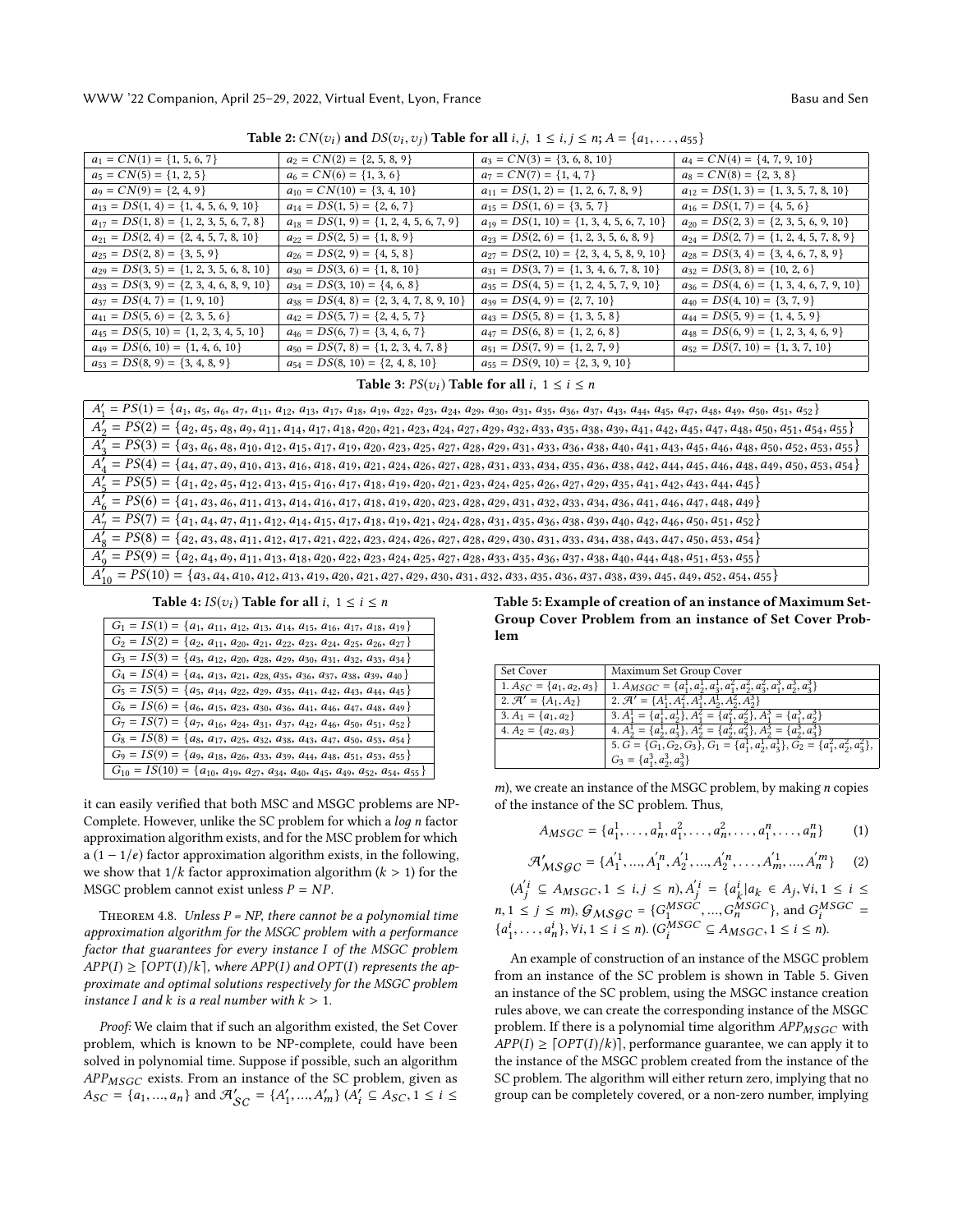that at least one group can be completely covered. If the algorithm returns zero, we can conclude that the SC problem has no solution. If the algorithm returns a non-zero number, it implies that the SC problem has a solution. Thus, we can conclude that if there exists a polynomial time approximation algorithm for the MSGC problem with a performance guarantee of  $APP(I) \geq [OPT(I)/k]$ , for some real number  $k, k \geq 1$ , then the SC problem, which is known to be NP-complete, can be solved in polynomial time. This implies that unless  $P = NP$ , no such polynomial time approximation algorithm can exist for the MSGC problem.

# 4.2 Optimal Solution for the BCICS Problem with ILP

The goal of BCICS is to have unique signature for as many nodes as possible, subject to the constraint that the number of nodes where sensor is placed does not exceed the specified budget, B.

### *Instance:* A graph  $G = (V, E)$  and an integer *B*.

Problem: Find a subset  $V' \subseteq V$  of cardinality  $B$  (i.e.,  $|V'| = B$  such that placement of censors at these nodes ensures that a largest that placement of sensors at these nodes ensures that a largest subset of nodes  $V''$  of V has a unique signature associated with it.<br>For each  $v_1 \in V$ , we use an indicator variable  $x_1$ , such that For each  $v_i \in V$ , we use an indicator variable  $x_i$ , such that

 $x_i = \begin{cases} 1, & \text{if a sensor is placed at node } v_i, \\ 0, & \text{otherwise} \end{cases}$ 0, otherwise

Also, for each  $v_i \in V$ , we use an indicator variable  $y_i$ , such that

$$
y_j =\n\begin{cases}\n1, & \text{if a } v_j \text{ ends up having a unique signature,} \\
0, & \text{otherwise}\n\end{cases}
$$

<sup>0</sup>, otherwise

*Objective Function: Maximize*  $\sum_{v_j \in V} y_j$ 

Budget Constraint:  $\sum_{v_i \in V} x_i \leq B$ ,<br>In addition to the Budget Consti

In addition to the Budget Constraint, we introduce two additional constraints, Coverage Constraint and Unique Coverage Constraint. Before we introduce the constraints, we first define the terms Coverage and Unique Coverage.

Definition 4.9. Coverage of a node  $v_i$  is the Closed Neighborhood<br>i of node zurand is denoted by  $Cov(v_i) = \{v_i | \{N^+(v_i)\}\}$ *Set* of node  $v_i$ , and is denoted by  $Cov(v_i) = \{v_i \cup N^+(v_i)\}.$ 

Definition 4.10. Unique Coverage of a node pair  $(v_i, v_j)$  is the clusive-OB of the Closed Neighborhood Set of the nodes an and Exclusive-OR of the Closed Neighborhood Set of the nodes  $v_i$  and<br>  $v_i$  and is denoted by *Uni*  $C_2v(v_1, v_2) = N^+(v_1) \bigoplus N^+(v_2)$  $v_j$  and is denoted by  $Uni\_Cov(v_i, v_j) = N^+(v_j) \bigoplus N^+(v_k)$ 

The Coverage and the Unique Coverage constraints are:

Coverage Constraint:  $\forall v_i \in V$  $M_1 \times (1 - y_j) + \sum_{v_i \in N^+(v_j)} x_i \ge 1,$ Unique Coverage Constraint:  $\forall v_j, v_k \in V, v_j \neq v_k$ <br>  $M_0 \times (2 - \mu_j - \mu_k) + \sum_{v \in V} f(v_j, v_k, v_k, v_k, v_k, v_k)$  $M_2 \times (2 - y_j - y_k) + \sum_{v_i \in \{N^+(v_j) \oplus N^+(v_k)\}} x_i \ge 1$ 

Note that the objective function ensures that the largest number of nodes in V receives a unique signature. The budget constraint ensures that not more than B nodes in V can be selected for sensor placement. The Coverage Constraint ensures that if node  $v_i$  has a unique signature (i.e.,  $y_i = 1$ ), a sensor must be placed in at least one node in its closed neighborhood (as otherwise  $v_i$  will not have any signature, let alone a unique signature). The Unique Coverage Constraint ensures that for every pair of nodes  $(v_j, v_k)$  in V to have<br>unique signatures associated with them  $(i, e, u_i = 1 \text{ and } u_i = 1)$ unique signatures associated with them, (i.e.,  $y_j = 1$  and  $y_k = 1$ ), a sensor must have been placed in at least one node in the node set  $\frac{1}{2}$  identical signatures. The parameters  $M_1$  and  $M_2$  in the constraints  $v(t) \bigoplus N^+(v_k)$ . This guarantees that  $v_j$  and  $v_k$  will not have are two large constants.

## 5 EXPERIMENTAL RESULTS

The datasets used in our experimentation were obtained from the Kentucky Water Resources Research Institute [\[24\]](#page-5-10). Each dataset contains information regarding the collection of pipes, pumps, valves, junctions, tanks, and reservoirs that make up a water distribution system. For our study, the points of interest are the nodes which represent junctions, tanks, and reservoirs whereas the edges represent pipes, pumps, and valves.

The results of our experimentation on the datasets are presented in Table [6.](#page-5-31) For the ease of understanding, we will describe in detail the result for the first row, i.e., the Fourteen Pipes dataset. This dataset has 12 nodes and 26 edges. The third column denotes the MICS cardinality for this graph. The rationale for computing the MICS for the datasets was to ensure that we varied the budget parameter according to the MICS cardinality. In our setup, we have considered three different budget parameters,  $k = 25\%$ , 50% and 75% of the MICS cardinality. For instance, in the Fourteen Pipes dataset, the MICS solution is 8 and the budget parameters are  $k = 25\%$  of  $8 = 2, k = 50\%$  of  $8 = 4$  and  $k = 75\%$  of  $8 = 6$ . Now, the task is to identify the locations for sensor placement which maximizes the number of nodes which would be uniquely covered (i.e., will have a unique fault signature). For the Fourteen Pipes dataset, with at most 2 sensors ( $k = 25\%$ ), we see that the optimal number of nodes uniquely covered is 3, for which the coverage % (% of nodes uniquely covered with the budget) is  $\frac{3}{12}$  = 25%, where 12 is the number of nodes in the network. Similarly, for  $k = 50\%$  or when the budget is 4, we can uniquely cover 7 nodes optimally, with 58.33% coverage, and finally for  $k = 75\%$ , we can cover 10 nodes optimally, with 83.33% coverage. Similar results for the other datasets follow. Note that, for all the datasets considered, the coverage  $\% \geq k$ . In other words, the benefits, in terms of the number of nodes uniquely covered, outweighs the cost (budget). The average benefits for the costs  $k = 25\%, 50\%, 75\%$  are 30.96%, 58.04% and 82.42%.

Fig. [2](#page-4-0) illustrates the time taken by the optimal approach. Note that the optimal solution computes the solution for the largest graph considered fairly quickly, i.e., in a couple of minutes.

<span id="page-4-0"></span>

Figure 2: BCICS Computational Run Time